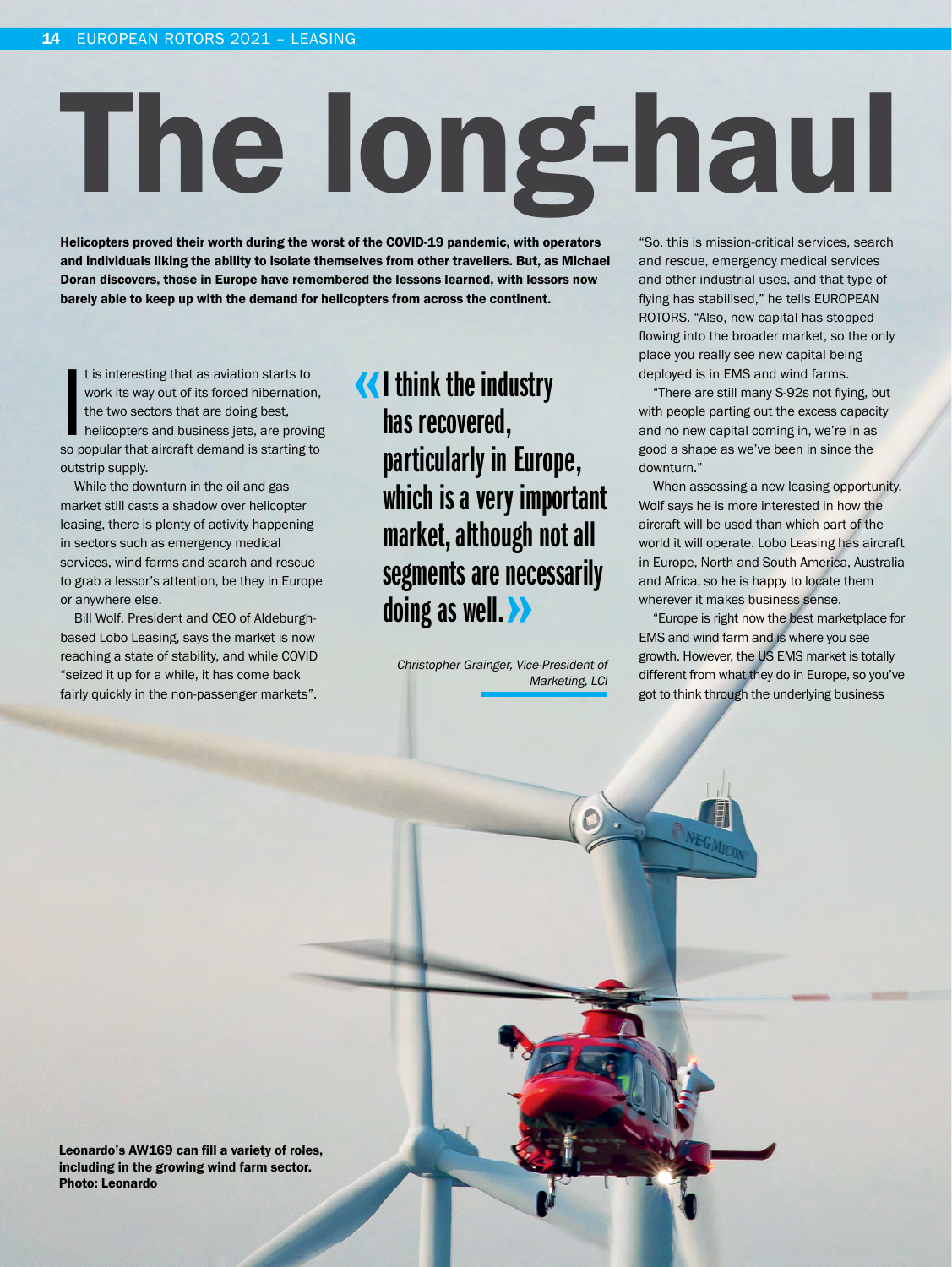

Legacy aircraft like the PUMA have long and productive operational lives. Photo: Lobo Leasing

model and how that impacts the leasing. It's a great public service for governments or charities to provide, and there are neat, new use-case helicopters needed, so it's a growth market," he says. "The developing world needs EMS helicopters, so some of the ones being retired in the developed world are moving into those countries."

When new capital began flowing into helicopter leasing, it was not only the additional quantum that disrupted the market but also the inexperience of new lessors mistakenly thinking that leasing helicopters and fixed-wing aircraft were pretty much the same things.

"We think the only thing that fixed-wing aircraft and helicopters have in common is the fact that they fly through the air," Wolf reveals. "That's part of how a lot of capital got unhappily deployed into the helicopter space because people over-analogised the connection between the two, but they're separate businesses."

Wolf believes two key differences make all the difference between fixed and rotary-wing aircraft: the cost of lease-end transitions, which are much higher as a percentage of the value of a helicopter and the residual value in rotatable parts also being much higher over the life of the helicopter.

"If you have a helicopter flying offshore for AB in one part of the world and you're going to move it to work for XY in another part of the world, the configuration and safety standards, while both extremely high, may need to be changed and that requires the owner to spend a lot of money to make that transition."

With helicopters not being pressurised, the airframe has a very long life, so Wolf says there's a different parts value equation between helicopters and fixed-wing aircraft. No matter how well fixed-wing aircraft are cared for, they can only go through so many pressurisation cycles before they require expensive repairs or face retirement, which is not the same with a helicopter.

"That's why the Marine 1 helicopter that the President of the US flies on is 50 years old. It's because all they have to do is take good corrosive care of it and make sure the paint job's good. Everything else on the inside like the avionics, rotatable parts, gearbox and engine all get changed out," he adds.

### MOVING IN THE RIGHT DIRECTION

LCI specialises in leasing helicopter and commercial aircraft with a broad spread of types leased to operators around the globe. Its Vice-President of Marketing, Christopher Grainger, tells EUROPEAN ROTORS that while times have been tough for everybody, the helicopter market has bounced back strongly from early 2020 and is entering a period of growth, particularly in the top-performing sectors like EMS, SAR and wind farms.

"I think the industry has recovered, particularly in Europe, which is a very important market, although not all segments are necessarily doing as well," he says. "All in all, we are seeing a significant level of activity, and more importantly, we're seeing growth opportunities across the place."

To make sure it is a part of that growth, LCI has raised more than US\$1 billion in capital

There are still many S-92s not flying, but with people parting out the excess capacity and no new capital coming in, we're in as good as shape as we've been in since the downturn.

Bill Wolf, President and CEO, Lobo Leasing

since 2109, which is clearly significant in a time when Grainger says banks and financiers have been turning their backs on aviation. "It's no secret that we're talking to several operators who tell us that they have difficulties financing their helicopters, so let's not dream helicopters are in a different world," he says. "And the operators we are talking to now are going for new technology, which is very exciting. And I think it's driving the markets in the right direction to bring more deals in the future."

Two things that make helicopters an attractive investment are their long operating lives and the types of missions and customers that operator's contract with to provide services. The long lifecycles come from being non-pressurised aircraft, and Grainger points to aircraft such as Pumas and S-61s that have transitioned into new roles as examples.

"When you see aircraft more than 50 years old still being used, not necessarily for their original offshore applications but in utility work or firefighting, that's pretty amazing," he adds. "The second reason is more linked to the end-users, and in some European countries, an EMS contract can be for terms beyond 10 years, which is unique.

Putting the sanctity of contracts to one side, lessors still need to be aware that contracts can be terminated, as seen in the oil and gas sector, and he says it's vital they know their operator and what they are getting into.

"Of course, you have to be selective, so when we're approached with an opportunity, we like digging a bit further into the project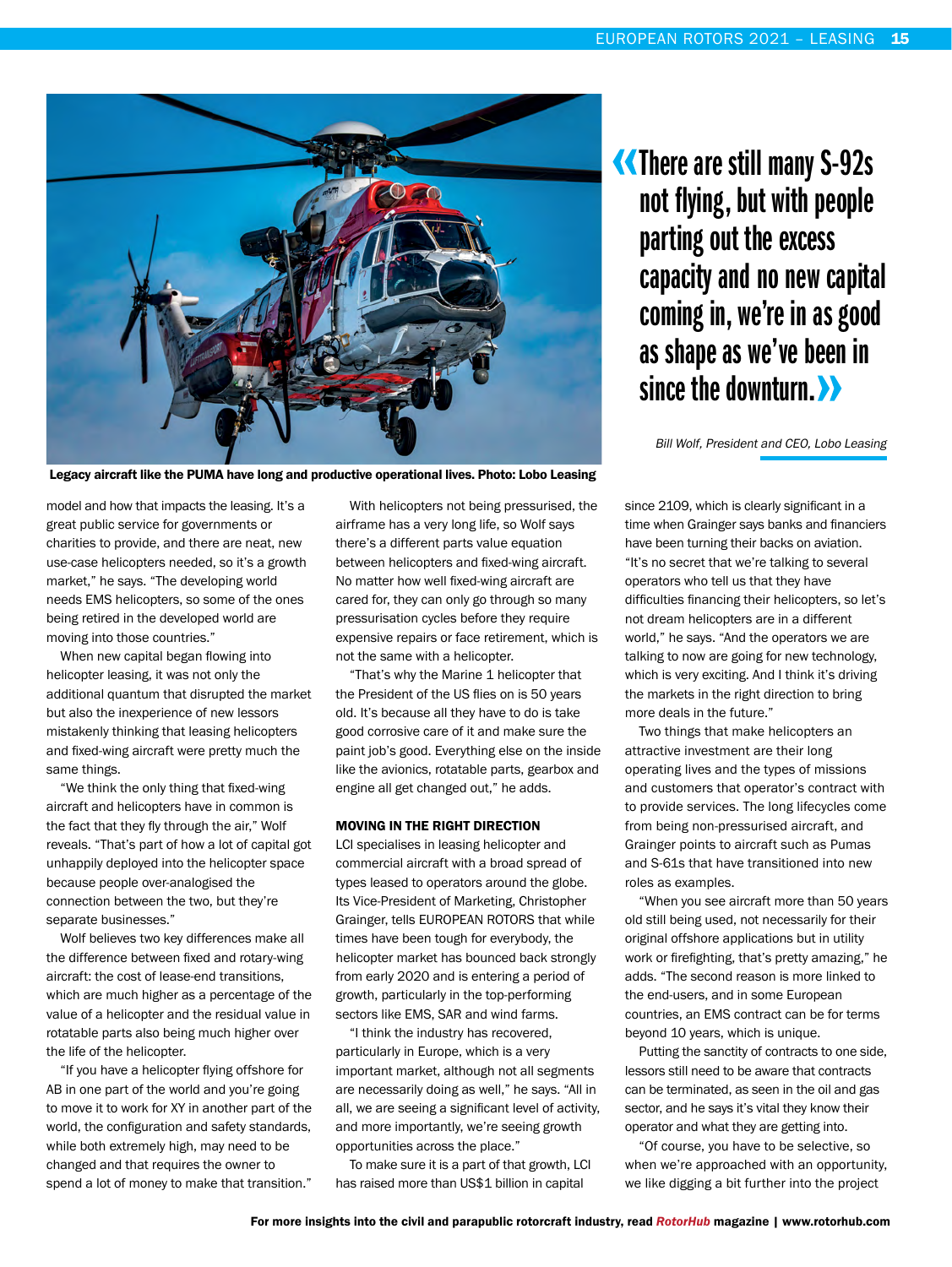

Heavy helicopters like the Airbus H225 are still productive in the offshore energy markets. Photo: Airbus

to understand who's the end-user and what's the underlying contract," he explains. "And all that together gives us a lot of security to the contract."

Leasing aircraft to operators with firm contracts in hand seems to be a more effective strategy than selecting a popular aircraft type and adding that to a lessor's fleet. Light to medium twin-engine aircraft form the backbone of LCI's fleet, including Leonardo AW139/169, Airbus H135/145 and the super-medium H175 and AW189.

"We have a very positive long-term view of the super-medium, which more and more are competing with the heavier types," he says. "We have a few heavies, so we're not excluding anything, but the 139 and 169 are the core of our fleet at the moment."

The commercial helicopter market leans heavily towards owned aircraft. Industry consultant IBA estimates less than 10% of the total commercial turbine fleet of nearly 24,000 aircraft is leased, which Grainger sees as a great opportunity for LCI.

"There's huge potential, but it needs a very thorough and strict analysis project-perproject and operator-per-operator, so we take a meticulous approach," he adds. "We don't exclude anything in principle, but we certainly can't and don't take everything."

An integral part of leasing is knowing what your asset is worth and the person to talk to about that is Alastair Fallon, Helicopter

Aviation Analyst at IBA. However, the COVIDinduced lack of activity makes valuing helicopters problematic these days. "At the end of the day, helicopters run their life, and they need to be replaced, particularly in the HEMS section where a helicopter has got a much shorter life and generally needs to be replaced every eight to 12 years," he explains to EUROPEAN ROTORS. "A helicopter designed for simpler tasks might go on for 20 to 40 years without a major reconfiguration, but HEMs helicopters are much more specialist, and the equipment on board has got a shorter lifespan."

Looking at the market, Fallon says there is still an over-supply of heavy helicopters used in the offshore utility market, and while it had started to recover marginally, he doesn't see the excess being mopped up anytime soon.

"There's not been a rise in the value of heavy helicopters for several years, but maybe it will look a little rosier around 2025," he forecasts. "As for new helicopters, there's been very few, and I'm specifically considering the S-92 that's been a major servant to offshore oil and gas. For anything closer to shore, there is a good competition happening with super-medium helicopters, like the AW189 and H175 both doing well, and there have been far more new ones coming on the market over the last three or four years."

Fallon also backs the view that leasing helicopters into public sector markets, like

## There's not been a rise in the value of heavy helicopters for several years, but maybe it will look a little rosier around 2025.

Alastair Fallon, Helicopter Aviation Analyst, IBA

SAR and HEMS, is becoming a more significant part of the market with many of those aircraft leased. "It's 10 years worth of solid income already in place regardless of whatever happens to the world economy, so leasing in that space is sought after, and the people who own them are happy."

As the market settles, there is also the expectation that more leasing activity will follow, particularly in those sectors where helicopter demand is starting to outstrip supply. Fallon believes there is a healthy appetite among lessors for new transactions and that the lessons of overexposure to the oil and gas sector have been learned.

"The lessors that are active still have a large number offshore, but they are less exposed with their stakes in things like HEMS," he adds. "It's a particularly good longterm investment that's going to stay, so there will be more investment."

#### TRACKING MARKET TRENDS

As well as leaning on valuations, lessors also like to see what's happening in the used sales market and tracking that activity is Aero Asset, a specialist aircraft broker with offices in Canada, the US, UK, France and Mexico. Aero Asset produces its Heli Market Trends on a quarterly and annual basis. EUROPEAN ROTORS spoke with Aero Asset's VP of Sales, Willian Sturm, to pick his brain on how the market is travelling. He says that when COVID hit, many deals that were ready to go went on life-support with very little visibility of what would happen in the future, but then around 12 months ago, sales demand picked up exponentially.

"The majority of it came from the larger operators, basically because they have the foresight to see this is a temporary situation," he says. "So, they went on a bit of a buying